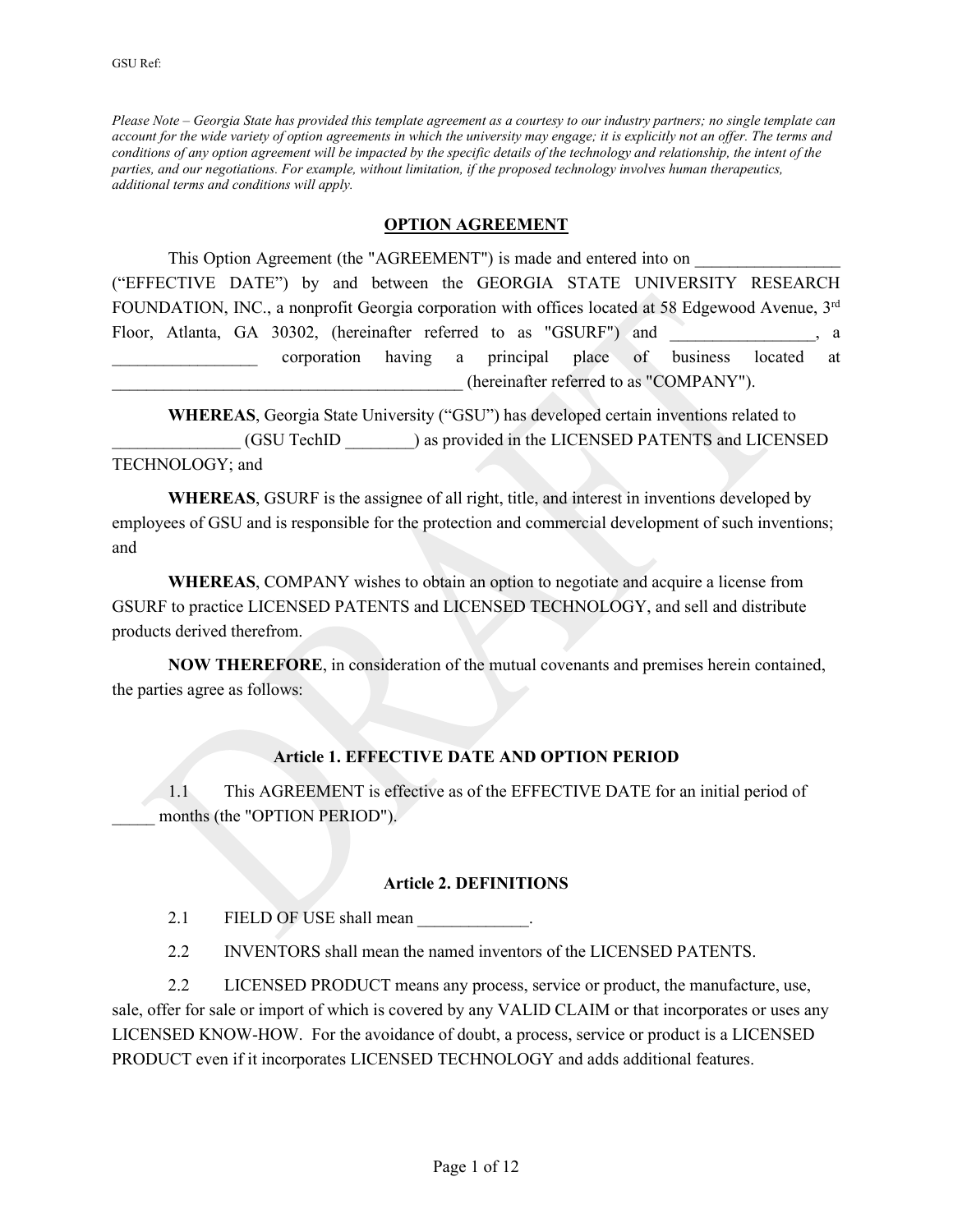2.3 LICENSED PATENTS shall mean the patents and patent applications identified in APPENDIX A, together with any and all substitutions, extensions, divisionals, continuations, continuations-in-part (only to the extent of claimed subject matter that is disclosed and enabled in the parent LICENSED PATENT and provided that such continuation-in-part is not, as of the Effective Date, obligated to a third party), foreign counterparts of such patent applications and patents which issue thereon anywhere in the world, including reexamined and reissued patents.

2.4 LICENSED KNOW-HOW shall mean all formulations, designs, technical information, know-how, knowledge, data, specifications, test results, processes, procedures, compositions, methods, formulas, protocols, techniques and other information, whether or not patented or patentable (collectively "Know-How"), provided that such Know-How:

(a) was developed by one or more INVENTORS at GSURF prior to the EFFECTIVE DATE;

(b) is not covered by the claims of the LICENSED PATENTS, but is necessary for practicing the invention claimed by LICENSED PATENTS; and

(c) GSURF possesses the right to license the use of such Know-How to COMPANY for commercial purposes.

2.5 LICENSED TECHNOLOGY shall mean LICESNED PATENTS and LICENSED KNOW-HOW.

2.6 OPTION PERIOD shall have the meaning set forth in Article 1 above.

2.7 TERM shall have the meaning set forth in Article 5 below.

2.6 VALID CLAIM shall mean a claim in an unexpired patent or pending patent application included in the LICENSED PATENTS, provided such claim shall not have been irrevocably abandoned or held invalid in an unappealable decision of a court or other authority of competent jurisdiction in the relevant country.

## **Article 3. WARRANTIES**

3.1 GSURF hereby represents that, to the best of its knowledge, it has the rights and power to enter into this AGREEMENT and to grant the exclusive option set forth herein.

3.2 GSURF MAKES NO WARRANTIES OR OTHER REPRESENTATIONS OF ANY KIND WITH RESPECT TO THE LICENSED TECHNOLOGY OR LICENSED PRODUCTS AND EXPRESSLY DISCLAIMS ANY AND ALL WARRANTIES, INCLUDING (BUT NOT LIMITED TO) WARRANTIES OF MERCHANTABILITY OR FITNESS FOR A PARTICULAR PURPOSE AND ANY OTHER IMPLIED WARRANTIES WITH RESPECT TO THE CAPABILITIES, SAFETY, UTILITY, OR COMMERCIAL APPLICATION OF THE LICENSED TECHNOLOGY OR LICENSED PRODUCTS. GSURF FURTHER DISCLAIMS ANY AND ALL WARRANTIES AND REPRESENTATIONS AS TO THE SCOPE, VALIDITY, ENFORCEABILITY, OR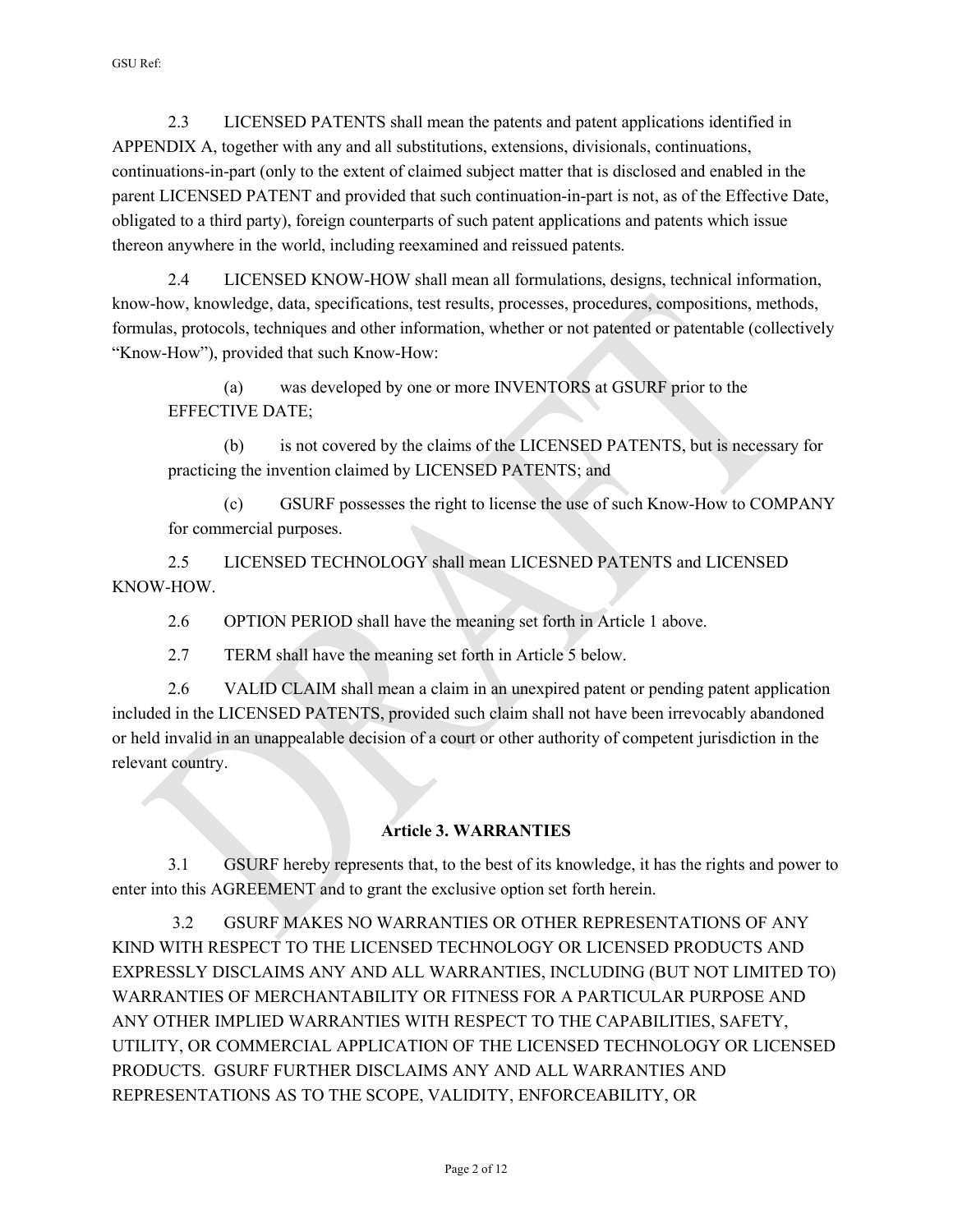# PROTECTABILITY OF THE LICENSED TECHNOLOGY OR THAT ANY LICENSED PATENT, LICENSED TECHNOLOGY OR LICENSED PRODUCT DOES NOT OR WILL NOT INFRINGE THE RIGHTS OF ANY THIRD PARTY, OR THAT NO THIRD PARTIES ARE IN ANY WAY INFRINGING THE LICENSED PATENTS.

3.3 (a) COMPANY acknowledges that GSURF and COMPANY may have certain obligations and the U.S. Government may have certain rights in the LICENSED TECHNOLOGY if such was developed with any assistance through grants or contracts from the United States. This AGREEMENT is explicitly made subject to the U.S. Government's rights under any such funding agreements and any applicable law or regulation. To the extent that there is a conflict between any such funding agreements, applicable law or regulation and this AGREEMENT, the terms of such U.S. Government funding agreements, applicable law or regulation will prevail.

(b) COMPANY hereby warrants that it shall take all action necessary to satisfy, and to enable GSURF to satisfy any and all obligations under any such government funding agreements. If the U.S. Government should take action which renders it impossible or impractical for GSURF to grant, or which conditions or reduces the rights and licenses granted herein, GSURF or COMPANY may terminate this Agreement upon reasonable prior notice or cause it to be equitably reformed upon reasonable prior notice to reflect such conditioned or reduced rights and licenses (including without limitation with respect to the value and price of such rights and licenses). COMPANY shall not have any right to the return of any payments of any kind made by it to GSURF prior to the date of such action.

3.4 The COMPANY understands and agrees that a right and license to the LICENSED TECHNOLOGY is retained by GSURF and GSU, on behalf of themselves, their employees, and their research collaborators, to make, have made, use, import and transfer LICENSED PRODUCTS and practice LICENSED TECHNOLOGY for research, development, educational, scholarly, and noncommercial clinical or humanitarian purposes.

### **Article 4. OPTION FOR EXCLUSIVE LICENSE**

4.1 Subject to any third party rights, GSURF hereby grants COMPANY an exclusive option to negotiate both: (i) an exclusive, worldwide license to practice the LICENSED PATENTS, and (ii) a non-exclusive worldwide license to use the LICENSED KNOW-HOW, in the FIELD OF USE under terms to be mutually agreed upon by the parties. Provided that COMPANY has completed the milestones in APPENDIX B, COMPANY may exercise its option at any time during the OPTION PERIOD by notifying GSURF in writing. The parties shall thereafter negotiate in good faith a license that includes, but not be limited to, terms which:

(a) require COMPANY to reimburse GSURF for all unreimbursed expenses (past and future) incurred in obtaining the LICENSED PATENTS;

(b) require COMPANY to defend, hold harmless, and indemnify GSURF, Georgia State University, and the University System of Georgia, including the foregoing parties' regents and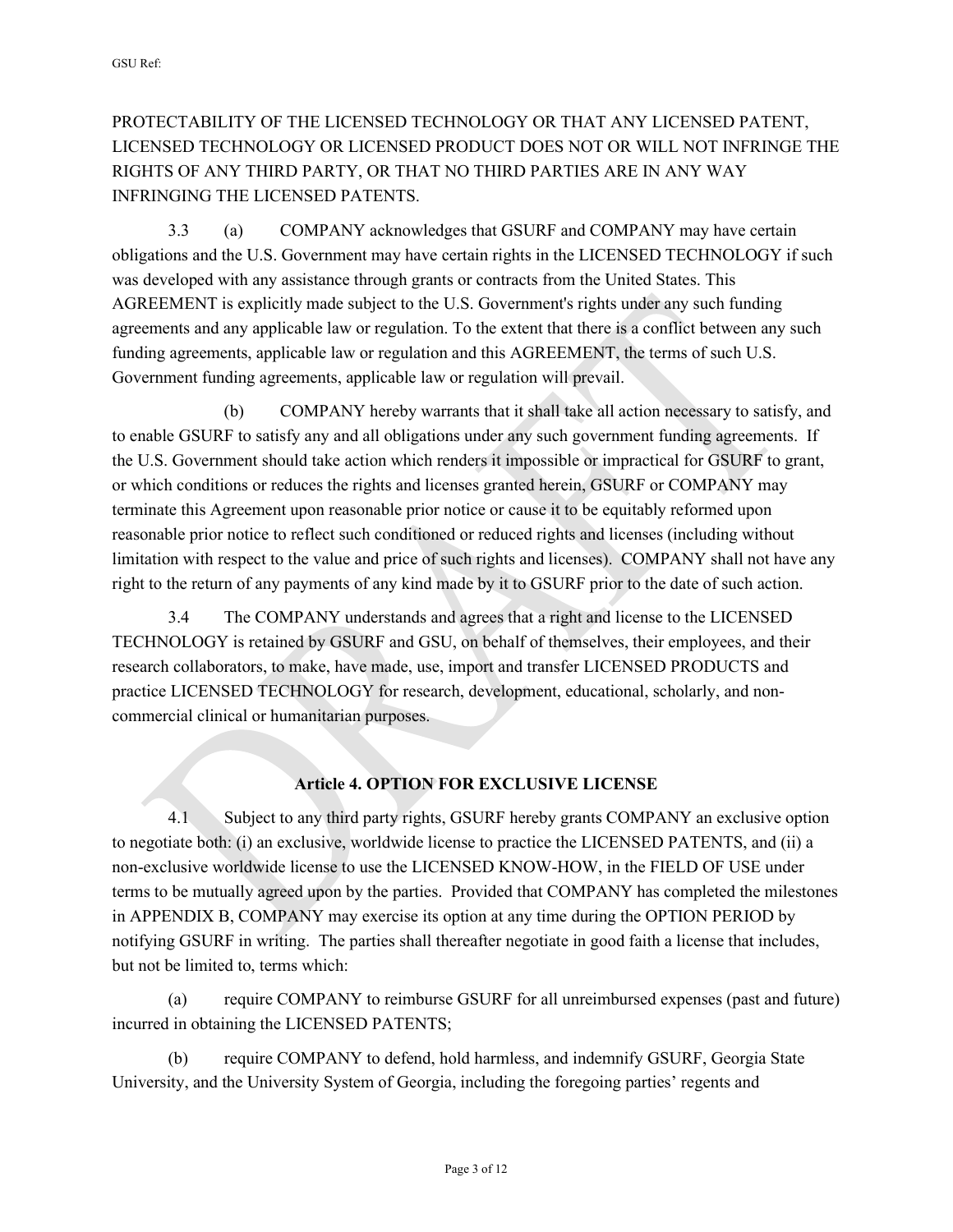employees, against all claims and damages arising from the commercial exploitation and use of the LICENSED PATENTS and LICENSED TECHNOLOGY; and

(c) may be typically found in license agreements entered into between universities and companies involving similar technology.

4.2 Notwithstanding anything to the contrary herein, this AGREEMENT shall automatically terminate, and GSURF shall be under no further obligation to COMPANY and shall be free to license the LICENSED TECHNOLOGY to other parties, if any of the following occur:

(a) COMPANY and GSURF cannot reach agreement on the terms of the license within six (6) months after COMPANY's notice of its election of the option;

(b) COMPANY chooses to not exercise its option during the OPTION PERIOD; or

(c) COMPANY has not completed the milestones in APPENDIX B by the end of the OPTION PERIOD.

### **Article 5. TERM and TERMINATION**

5.1 This term of this AGREEMENT ("TERM") shall begin on the Effective Date and, unless otherwise terminated pursuant to Section 5.2 below, shall end upon the earliest of:

(a) the end of the OPTION PERIOD, if COMPANY chooses to not exercise its option or does not properly exercise its option;

(b) the full execution a license agreement, in accordance with the terms of Article 4 above, if Company has properly exercised its option;

(c) six months after COMPANY's notice of its election of the option, if such option is properly exercised and the parties have not fully-executed a license agreement.

5.2 Notwithstanding the foregoing, either party may terminate this Agreement as follows:

(a) COMPANY may terminate this AGREEMENT by giving 30 days written notice to GSURF.

(b) GSURF may terminate this AGREEMENT upon 30 days written notice to COMPANY if COMPANY breaches or defaults on its payments obligations under this AGREEMENT or on its payment obligations as set forth in any related agreement, including any research agreement, between COMPANY and GSURF, unless, before the end of the 30 day period, COMPANY has cured the breach or default to the satisfaction of GSURF and so notifies GSURF in writing, stating the manner of the cure.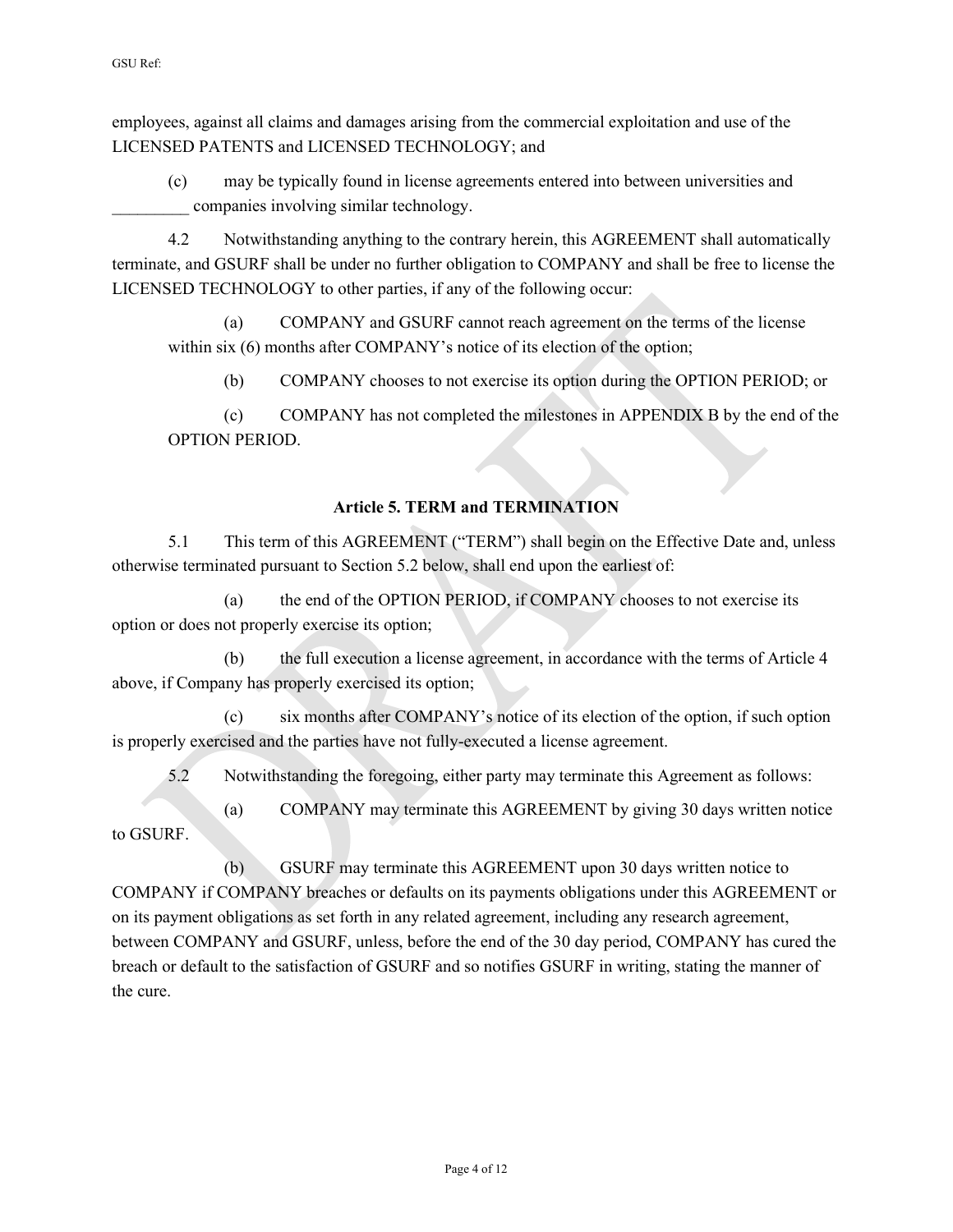#### **Article 6. PAYMENT**

6.1 In consideration for the option granted herein, COMPANY agrees to pay GSURF dollars (\$ ) within thirty (30) days after the EFFECTIVE DATE.

6.2 COMPANY shall reimburse GSURF for all external out-of-pocket fees, costs, and expenses incurred by GSURF during the TERM in filing, prosecuting, and maintaining the LICENSED PATENTS. COMPANY shall deliver such reimbursement to GSURF within thirty (30) days after GSURF, from time to time, notifies COMPANY of the amount of such fees, costs, and expenses which have been paid or incurred by GSURF and provide copies of invoices with backup support.

6.3 All payments under this AGREEMENT are to be paid in U.S. dollars, checks payable to the order of Georgia State University Research Foundation, Inc. and mailed to the following address:

> Georgia State University Research Foundation, Inc. P.O. Box 1721 Atlanta, GA 30301 ATTN: Director, Office of Technology Transfer & Commercialization

## **Article 7. CONFIDENTIAL INFORMATION**

7.1 As soon as possible following the execution of this AGREEMENT, the parties may need to disclose confidential information to one another for the purpose of evaluating and discussing the LICENSED TECHNOLOGY hereunder, a potential licensing relationship, COMPANY'S potential development of future LICENSED PRODUCTS in the event of a fully-executed exclusive license, and a party's research or business activities in connection with any of the foregoing (hereinafter, "Disclosure Purpose"). All such information disclosed during the OPTION PERIOD (and during the period of license negotiation), which is considered by the disclosing party to be confidential and proprietary, shall be deemed "CONFIDENTIAL INFORMATION", provided that such information is either:

(a) in writing and marked "Confidential"; or

(b) if disclosed orally, is identified as confidential at the time of disclosure, and is thereafter reduced to a writing (clearly marked "Confidential") that is received by the receiving party within thirty (30) days of the oral disclosure.

7.2 GSURF and Company each agree:

(a) that all Confidential Information it receives hereunder shall not be disclosed to any third party (including, without limitation, persons, firms, or entities) and shall be maintained in confidence for a period of three (3) years from the receipt of such Confidential Information;

(b) not to use the other party's Confidential Information for any purpose other than the Disclosure Purpose set forth above without the prior written consent of the other party;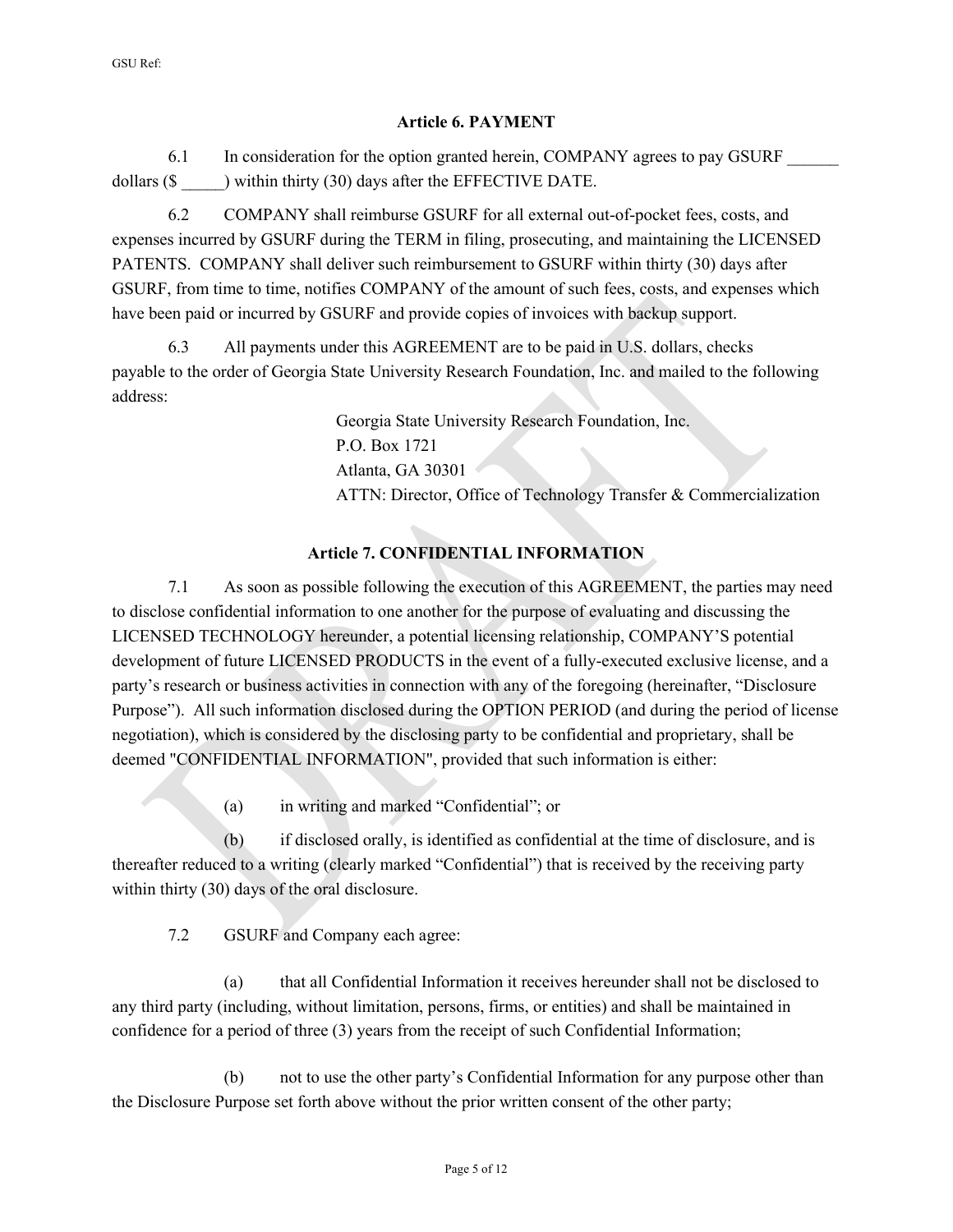(c) to limit access to Confidential Information it receives hereunder to its employees, agents, and other representatives who have a need-to-know in order to effectuate the Disclosure Purpose and who are bound to maintain Confidential Information received hereunder under non-disclosure terms at least as restrictive as those contained herein; and

(d) to use the same standard of care to protect the confidentiality of Confidential Information it receives hereunder that it uses to protect its own confidential information, but in no event less than a reasonable standard of care.

7.3 Notwithstanding anything to the contrary herein, a receiving party hereunder shall have no obligations (of non-disclosure or otherwise) with respect to any information:

(a) that, at the time of disclosure, is in the public knowledge;

(b) that, after disclosure, becomes part of the public knowledge by publication or otherwise, except by breach of this Agreement;

(c) that was already in the receiving party's possession at the time of disclosure, which prior possession can be proven by documentary evidence;

(d) received from third parties, provided such information was not obtained, to the receiving party's actual knowledge, by said third parties on a confidential basis;

(e) that is independently developed by the receiving party's personnel (which can be proven by documentary evidence) who were not privy to the disclosing party's Confidential Information; and

(f) that is required to be disclosed by the receiving party to comply with law, governmental regulation or court order, provided that written notice of such required disclosure is furnished to the disclosing party as soon as practicable in order to afford the disclosing party an opportunity to seek a protective order.

7.4 All written documents containing Confidential Information and other material in tangible form received by GSURF or Company under this Agreement shall remain the property of the disclosing party, and all such documents (together with any copies or excerpts thereof) shall be promptly returned to the disclosing party or destroyed upon request, provided that the receiving party may retain one archival copy of such Confidential Information for the sole purpose of determining its obligations hereunder.

### **Article 8. PATENT PROSECUTION AND MAINTENANCE**

8.1 The prosecution and maintenance of the LICENSED PATENTS shall be the responsibility of GSURF. GSURF shall (i) provide COMPANY with copies of all filings and correspondence pertaining to such patent prosecution activities so as to give COMPANY reasonable opportunities to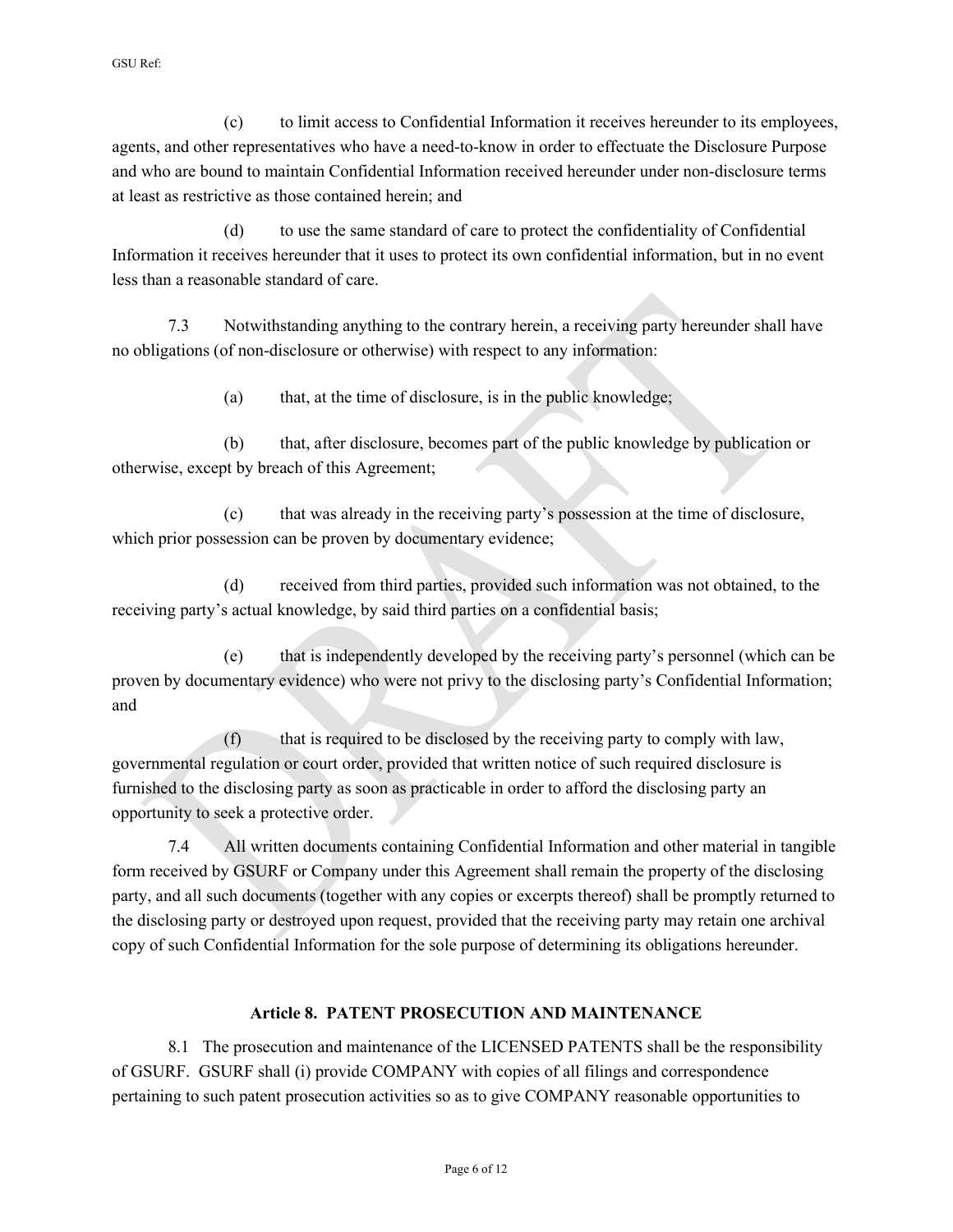advise GSURF and cooperate with GSURF in such prosecution and maintenance, and (ii) if applicable, provide COMPANY an opportunity to comment and advise GSURF on national phase filings and registrations in countries from regional filings. If COMPANY should fail to timely make reimbursement for patent expenses as required in Article 6 of this AGREEMENT, GSURF, in addition to their other remedies under the AGREEMENT, shall have no further obligation to prosecute or maintain such LICENSED PATENTS for which COMPANY failed to make timely reimbursement. COMPANY, upon ninety (90) days advance written notice to GSURF, may advise GSURF that it no longer wishes to pay expenses for filing, prosecuting or maintaining one or more LICENSED PATENTS. GSURF may, at its option, elect to pay such expenses or permit such LICENSED PATENTS to become abandoned or lapsed. If GSURF elects to pay such expenses, such LICENSED PATENT(S) shall no longer be subject to any option granted to COMPANY hereunder.

#### **Article 9. DAMAGES AND INDEMNIFICATION**

9.1 No Liability. GSURF SHALL NOT BE LIABLE TO COMPANY OR COMPANY'S AFFILIATES, OR CUSTOMERS OF COMPANY OR COMPANY'S AFFILIATES, FOR COMPENSATORY, SPECIAL, INCIDENTAL, INDIRECT, CONSEQUENTIAL OR EXEMPLARY DAMAGES RESULTING FROM THE MANUFACTURE, TESTING, DESIGN, LABELING, OR USE OR SALE OF LICENSED PRODUCT.

9.2 Indemnification. COMPANY shall defend, indemnify, and hold harmless the INVENTORS, GSU, the Board of Regents of the University System of Georgia, GSURF, and their directors, officers, employees and students, and their heirs, executors, administrators, successors, and legal representatives, from and against any and all claims, demands, loss, liability, expense, or damage (including investigative costs, court costs and attorneys' fees) that any of the foregoing indemnitees may suffer, pay, or incur as a result of claims, demands or actions against any of the indemnitees arising or alleged to arise by reason of, or in connection with, any and all personal injury (including death) and property damage caused or contributed to, in whole or in part, by COMPANY'S or COMPANY'S Affiliates, contractors or agents manufacture, testing, design, use, sale, or labeling of any LICENSED PRODUCT or practice of the LICENSED PATENTS and LICENSED TECHNOLOGY. COMPANY'S obligations under this Article shall survive the expiration or termination of this Agreement for any reason.

#### **Article 10. DILIGENCE**

10.1 COMPANY shall use its best efforts to seek, identify, and secure funding and support to advance the development of a LICENSED PRODUCT and to complete the milestones listed in APPENDIX B according to the timeline set forth.

#### **Article 11. GENERAL PROVISIONS**

11.1 COMPANY shall obtain the prior written approval of GSURF prior to making use of GSURF, GSU, or the INVENTOR's name for any commercial purpose, except as required by law. As an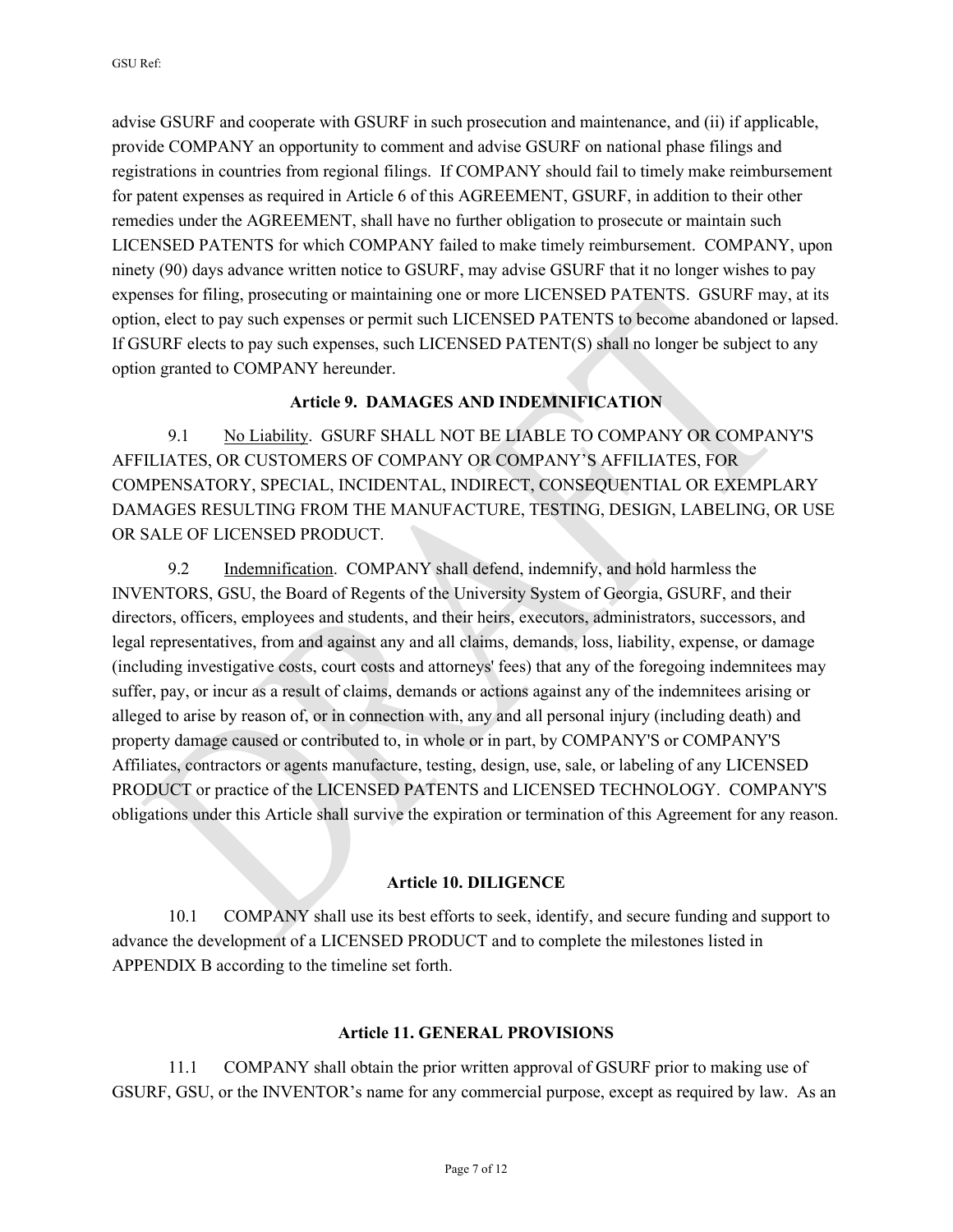exception to the foregoing, both COMPANY and GSURF shall have the right to publicize the existence of this Agreement; however, neither COMPANY nor GSURF shall disclose the terms and conditions of this Agreement without the other party's consent, except as required by law, regulation or court order.

11.2 This AGREEMENT may not be assigned by COMPANY without the prior written consent of GSURF. However, COMPANY may assign any and all of the rights granted to it pursuant to this AGREEMENT to a successor of all or substantially all of its business to which this AGREEMENT relates without the approval from or prior notice to GSURF. COMPANY shall inform GSURF in writing of any such assignment within five (5) business days of such assignment.

11.3 This AGREEMENT constitutes the entire and only agreement between the parties relating to an option to negotiate a license and all prior negotiations, representations, agreements and understandings are hereby superseded. No agreements altering or supplementing the terms hereof may be made except by written, signed mutual agreement by the parties.

11.4 The relationship between GSURF and COMPANY is that of independent contractors. GSURF and COMPANY are not joint ventures, partners, principal and agent, master and servant, or employer or employee, and have no other relationship other than independent contracting parties. Neither party has any power to bind or obligate the other in any manner.

11.5 If any provision of this AGREEMENT is ultimately held to be invalid, illegal or unenforceable, the validity, legality and enforceability of the remaining provisions will not in any way be affected or impaired thereby.

11.6 Any delay in enforcing a party's right under this AGREEMENT or any waiver as to a particular default or other matter will not constitute a waiver of such party's rights to the future enforcement of its rights under this AGREEMENT, except only as to an express written and signed waiver to a specific matter for a specific period of time.

11.7 Any notice required by this AGREEMENT will be given by personal delivery (including delivery by reputable messenger services such as United Parcel Services or Federal Express) or by prepaid, first class, certified mail, return receipt requested, addressed to the relevant party as indicated below or at such other addresses as may be given from time to time in accordance with the terms of this notice provision. All notices shall be deemed effective only upon receipt.

| If to GSURF:    | Georgia State University Research Foundation, Inc.<br>58 Edgewood Ave.<br>$3rd$ Floor<br>Atlanta, Georgia 30303<br>Attn: Director, Office of Technology Transfer &<br>Commercialization |
|-----------------|-----------------------------------------------------------------------------------------------------------------------------------------------------------------------------------------|
| With a copy to: | Office of Legal Affairs<br>100 Auburn Ave. NE<br>Suite 315<br>Atlanta, GA 30303                                                                                                         |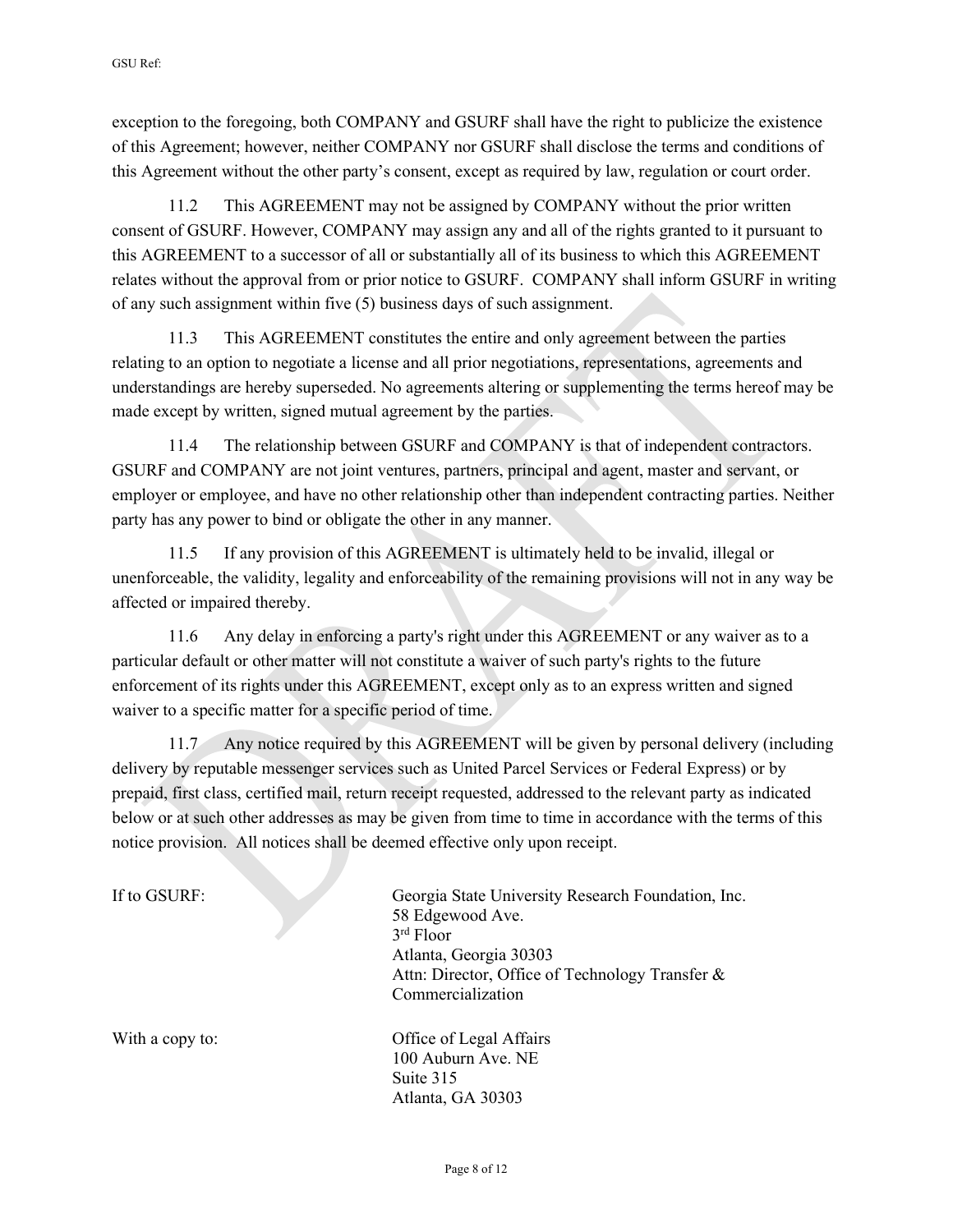#### Attn: University Attorney

Or in the case of COMPANY:

11.8 This AGREEMENT will be governed by, construed, and enforced in accordance with the laws of the State of Georgia without regard to conflicts of law principles. The parties agree that only state and federal courts in the State of Georgia, U.S.A. shall have jurisdiction and venue to hear and decide any controversy or claim between the parties arising under or relating to this Agreement.

11.9 Articles 3, 4.4, 6, 7, 9, 11.8 and 11.9 shall survive termination of this AGREEMENT for any reason.

11.10 This Agreement may be executed electronically and in counterparts, each of which is deemed an original, but all of which together shall constitute one and the same instrument.

#### [SIGNATURE PAGE FOLLOWS – REMAINDER OF PAGE INTENTIONALLY BLANK]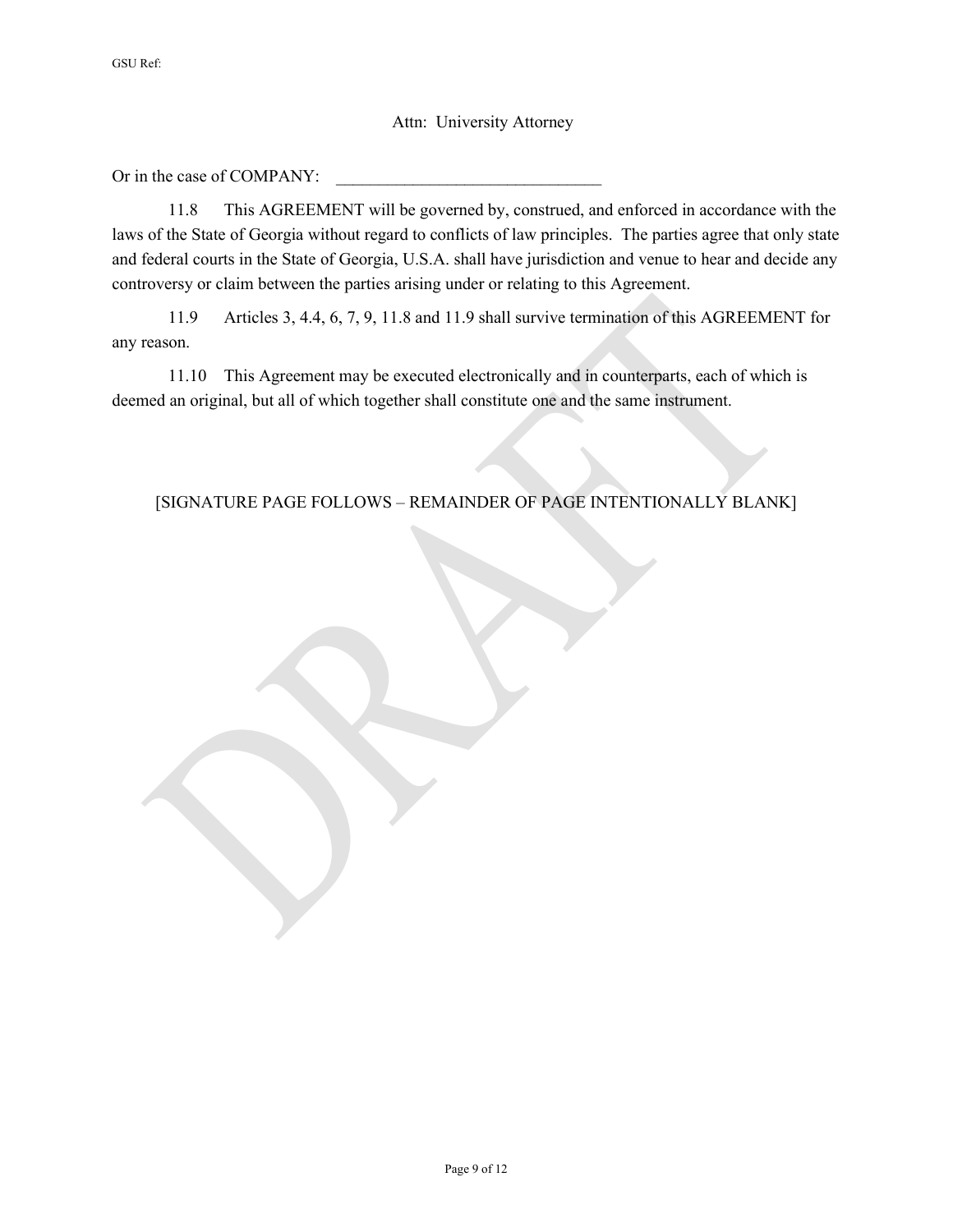GSU Ref:

**IN WITNESS WHEREOF**, GSURF and COMPANY have caused this Agreement to be signed by their duly authorized representatives as of the day and year indicated below.

| <b>GEORGIA STATE UNIVERSITY</b><br>RESEARCH FOUNDATION, INC. | <b>COMPANY</b> |
|--------------------------------------------------------------|----------------|
| By:                                                          | By:            |
| Name:                                                        | Name:          |
| Title:                                                       | Title:         |
| Date:                                                        | Date:          |
|                                                              |                |
|                                                              |                |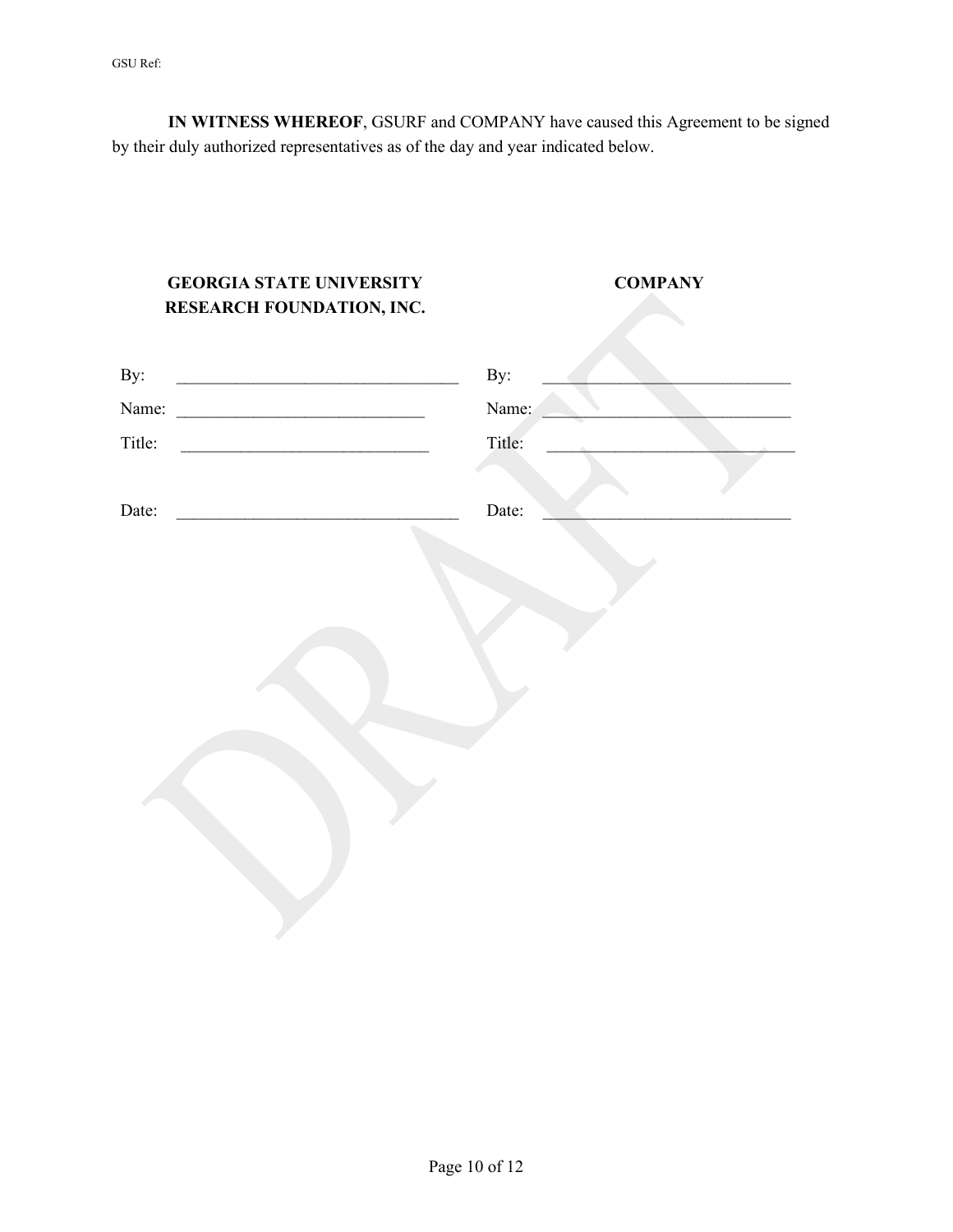# **APPENDIX A**

## LICENSED PATENTS

**TechID:** 

| <b>Application No.</b> | Country/Type | <b>Title</b> | <b>File Date</b> |
|------------------------|--------------|--------------|------------------|
|                        |              |              |                  |
|                        |              |              |                  |